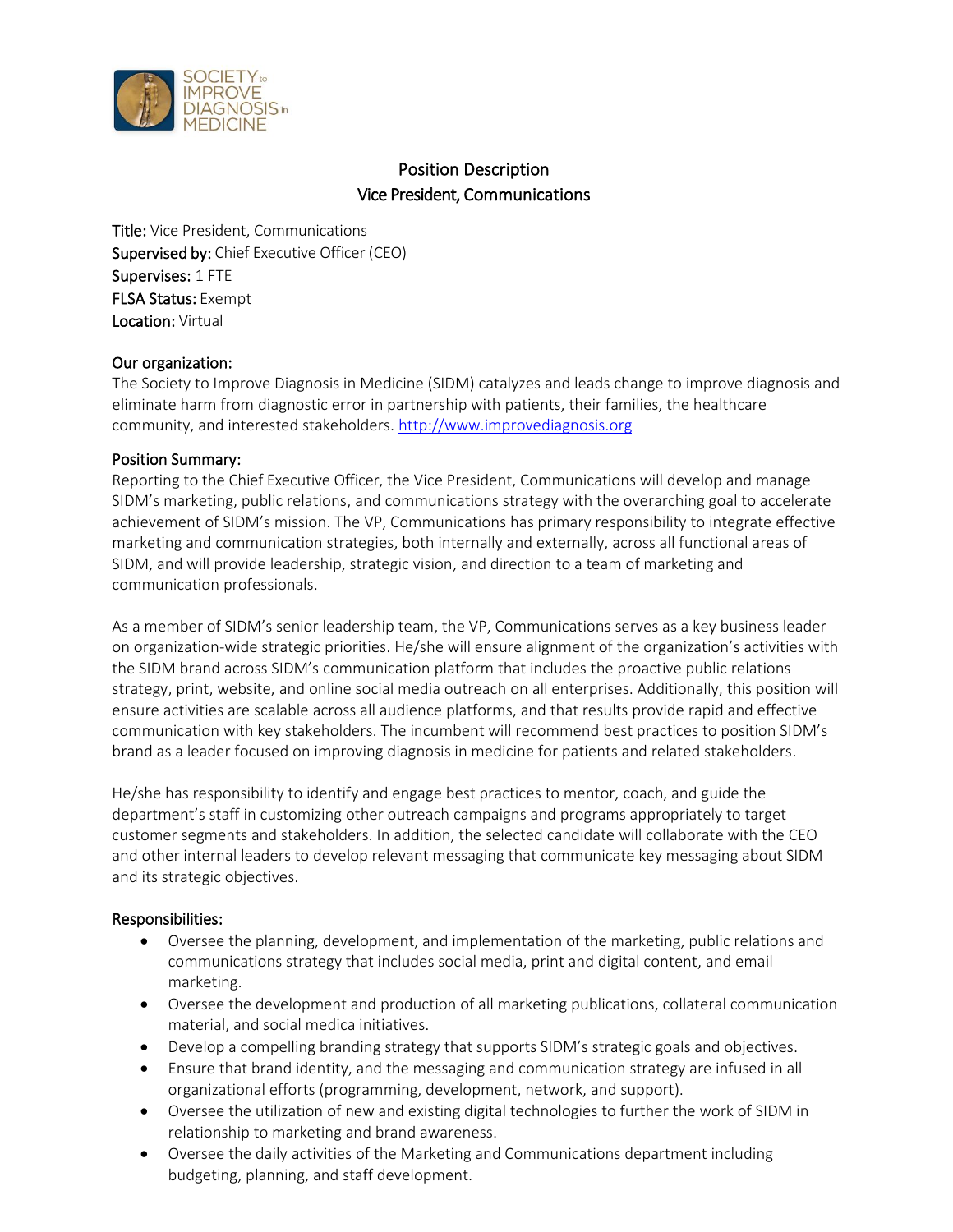

- Lead and manage committees and task force groups that support the Executive and Board teams in internal and external communications about the vision and overall strategies of the organization.
- Lead Marketing and Communications team with an emphasis on data analysis to make strategic and data-driven decisions.
- Work with leadership team and staff to identify internal and external marketing and communication opportunities and develop strategies that support solutions.
- Promote a culture of high performance and development goals, establish staff and consultants' priorities, and conduct annual performance appraisals.
- Manage SIDM's thought leadership efforts in the creation of high quality, timely, and high impact outputs, while promoting an environment of shared success and teamwork.
- Oversee and manage the website and social media channels to ensure content is current, and that key SIDM-related messages are integrated and aligned with our overall mission.
- As appropriate, lead the development and implementation of new campaigns and/or communications/marketing programs to uplift SIDM's mission.
- Provide, manage, and report on related benchmarks that demonstrate the impact of our communications strategies across all channels and platforms.

## Other Duties:

- Support the CEO in the development and implementation of departmental and organization strategic goals and objectives.
- Maintain strong relationships with key partners and represent SIDM at professional and community events in a leadership role
- Assist in the fundraising and development process by building and maintaining authentic relationships with residents/participants, donors, and community partners.
- Support different departments internally to ensure that the organization is aligned with the overall strategic plan.
- Undertake other responsibilities, as required.

# Education and Training Requirements:

- Bachelor's degree in marketing, communications, or related field (Master's degree preferred).
- Eight years of proven success in a senior management role, philanthropic, nonprofit, or social service agency.
- Minimum five years of experience in managing comprehensive strategic marketing and communications, media relations and marketing programs to advance an organization's mission and goals.

# Skills and Abilities:

- Demonstrated skills, knowledge, and experience in the design and execution of marketing and communications activities, including digital marketing campaign development.
- Experience overseeing the design and production of print materials and publications, website management, and digital/social media content creation and management.
- Effective, articulate, and persuasive public speaking and presentation skills.
- Excellent writing and editing skills.
- Experience in building, mentoring, and coaching a team of marketing and communications specialists.
- Excellent judgment and creative critical thinking skills, including negotiation and conflict resolution.
- Helps create a work environment that embraces and appreciates diversity.
- Ability to work independently and responsibly while managing multiple projects simultaneously.